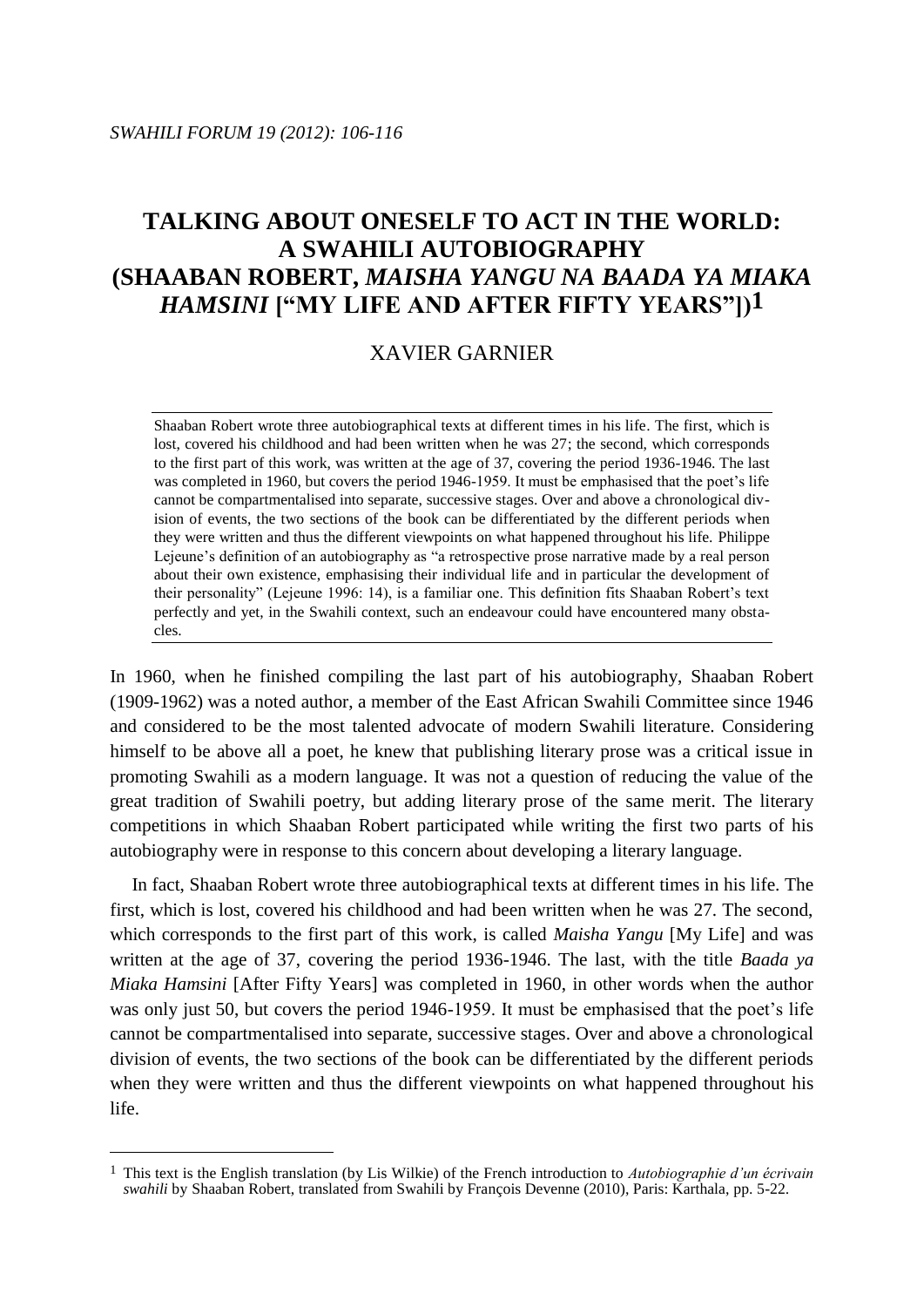The Swahili world was familiar with the autobiographical genre since the very beginning of the  $20<sup>th</sup>$  century, with the publication of "The Life of Tippu Tip Narrated by Himself"<sup>2</sup> in which the powerful merchant and caravan trader tells the story of his expeditions into the interior of Africa in search of slaves. However, Tippu Tip's text is more concerned with his journeys than with his personality. Philippe Lejeune's definition of an autobiography as "a retrospective prose narrative made by a real person about their own existence, emphasising their individual life and in particular the development of their personality" (Lejeune 1996: 14), is a familiar one. This definition fits Shaaban Robert's text perfectly and yet, in the Swahili context, such an endeavour could have encountered many obstacles.

The Swahili term that is used to describe others' lives, to write a biography, does not include the word *maisha*, but *wasifu*, which must be linked to *sifa* 'reputation', 'merit'. Personality only exists through what others say about it and it is our reputation that determines what will be possible to say about our personality and its history. This demonstrates the difficulty involved in undertaking Shaaban Robert's autobiography: it would be impossible to define one's own personality; no-one can build his own reputation without risking a descent into boastfulness (*majisifu*). Therefore it is other people, such as superiors in the hierarchy, poet friends and public opinion, who will be responsible for deciding who Shaaban Robert is. The attention that Shaaban Robert pays to the issue of his own reputation has to be understood in the context of the difficulty of speaking directly about oneself, his sensitivity and his concern about the world: concern about oneself is inseparable from concern about others.

Nothing affected Shaaban Robert more than the tribute paid to him by the inhabitants of his neighbourhood when he had to leave Pangani for a new position:

In the street, the citizens, men as well as women, rich and poor, known or unknown, waved at me as I left in the car. In response, I raised my fez. I was neither a leader, nor a legal man nor a council member. I was an ordinary man who lived with in peace with them. This farewell was one of my finest hours. Even if this brief burst of fame were to be my last, I would not complain because I would have had my share.<sup>3</sup> (Robert 1991: 48-49)

The anonymity of the assembled crowd is an important aspect of the account. Shaaban Robert is acknowledged as an 'ordinary man' by a crowd that is also ordinary. Social status is not at issue as he is more interested in the human rather than the social level. This short passage demonstrates the difference between fame and social recognition which is at the heart of the

<sup>2</sup> The text was published in 1902 and 1903 by H. Brode in *Mitteilungen des Seminars für Orientalische Sprachen* 5 (pp. 175-277) and *MSOS* 6 (pp. 1-35) under the title *Autobiographie des Arabers Scheich Hamed bin Muhammed el Murjebi, genannt Tippu Tip. Transcribiert und übersetzt von Heinrich Brode*".

<sup>3</sup> *Barabarani, watu wa mji, tajiri kwa maskini, mkubwa kwa mdogo, mwanamume kwa mwanamke, wakati nilipokuwa nikiondoka kwa motokaa walinipungia mikono. Nilijibu heshima yao kwa kuvua kofia yangu. Nilikuwa si jumbe, liwali wala diwani wa halmashauri yo yote. Nilikuwa mtu wa kawaida tu niliyekaa nao kwa wema na adabu. Siku ya maagano hayo ilikuwa siku ya fahari kubwa kwangu. Kama fahari ile ilikuwa ya mwisho katika maisha yangu sitanung'unika kukosa nyingine wakati ujao kwa sababu fungu langu nimekwisha kuchukua*.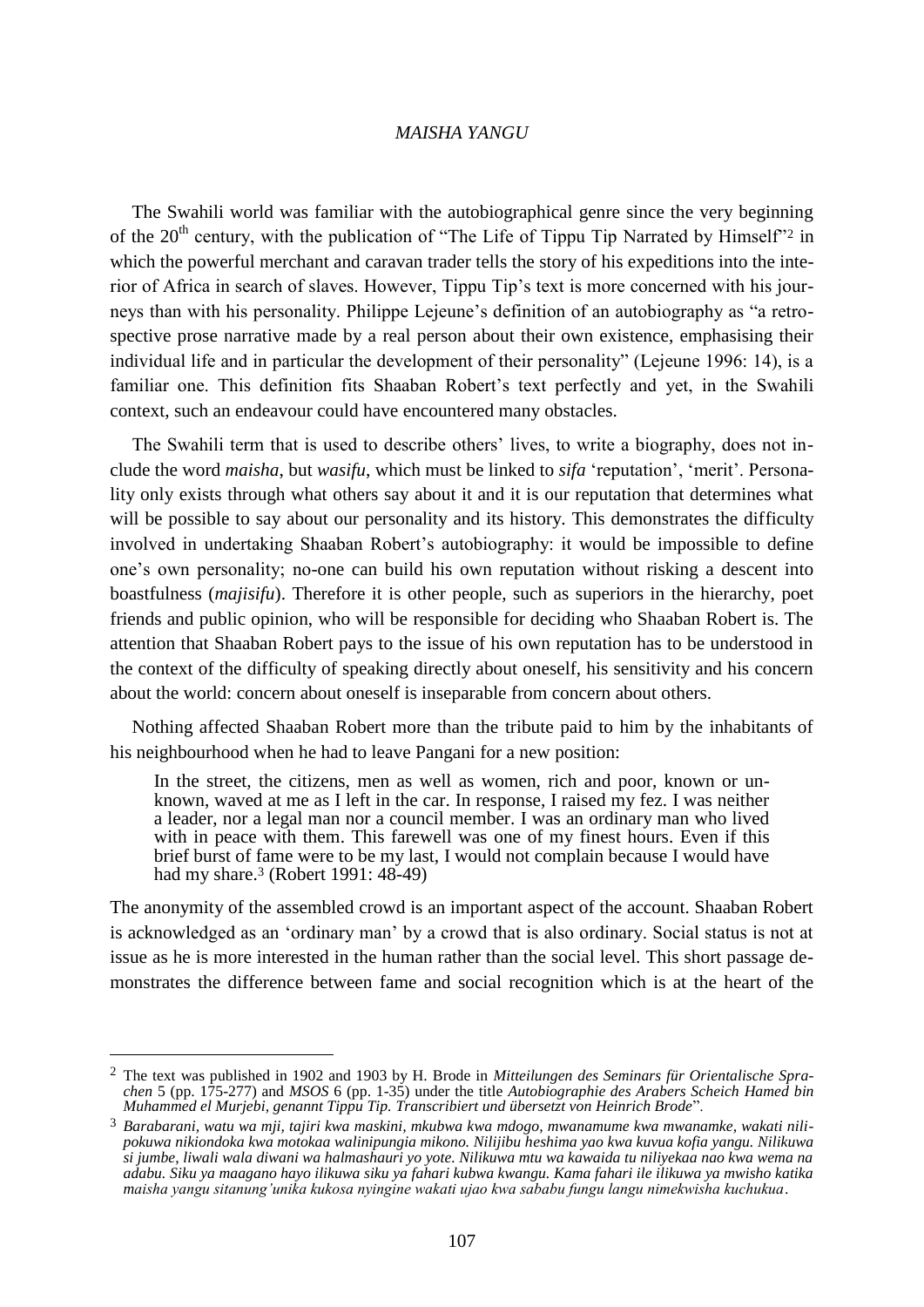whole autobiographical narrative. Shaaban Robert's life is not going to be fulfilled by his career and varied roles within the civil service. He has other ambitions.

Here is how he talks about his first 27 years: "[...] very little was written in the book of my life and the rare acts recorded there would neither serve as an example for others nor satisfy myself."<sup>4</sup> At the beginning of his book Shaaban Robert introduces a metaphor that will stay with him: life is a book. Does writing his autobiography involve copying the book of his life? In that case, what does such an undertaking mean? Three propositions result from equating life to a book: only actions write a life; these actions must be exemplary; they are an achievement of life. The autobiographical account presented here is underpinned by a very specific philosophy of life, drawn from the meeting of multiple cultural and religious influences. It would be too hasty to characterise this philosophy overall as "Swahili", but the eminent Swahili poet and intellectual Shaaban Robert will be its spokesperson. The young Shaaban Robert's concern is to record pure actions in the book of his life and to avoid all blemishes. This is a collective challenge, with the integrity of the individual serving the happiness of all. Biography, literature and politics are part of the same ethical challenge which guides and gives meaning to the text.

If life belongs to no-one, then it is a blank page on which an individual can come and leave his mark. People are defined through their actions and action is the quintessential biographical indicator. It is of course possible to act badly, it is even an ever-present danger, but in that case action would not be an indicator, but rather a blemish or interference in the narrative. Bad actions are a hindrance to the narrative as they lead to a loss of meaning. Of course, Shaaban Robert is not so naïve as to believe that there are only good intentions and beneficial actions in this world, and he is even extremely preoccupied with evil and its consequences. His great work of poetry *Utenzi wa Vita vya Uhuru* [The Poem of the War for Freedom], written during the Second World War, recounts in an epic style the allies' battle against the forces of evil. According to an epic tradition, bad actions exist to bring genuine, meaningladen action into existence. They are a bad dream which the narrative must dispel.

This underlying philosophy of action distances Shaaban Robert's autobiography from the great Swahili epic tradition. The earliest existing examples of *tenz*i, dating back to the 18th century, are inspired by the wars of conquest by the first proponents of Islam. A text such as *Herekali* [Heraclius], one of the oldest manuscripts of Swahili poetry yet discovered, which dates back to 1728 and can be found in Hamburg, tells the story of a war waged in Syria against the armies of the Byzantine Emperor Heraclius. In addition, *Rasi'lghuli* [Ghul's Head], the longest *utenzi* discovered (4585 strophes), written around 1850, tells the story of a war in Yemen waged by Mohammed against the armies of an unjust and cruel pagan king nicknamed "Ghul's Head". The theme of these great, deeply religious, narrative texts is

<sup>4</sup> *Maisha Yangu,* p. 1: *Kurasa za maisha yangu yaliyopita zilikuwa chache na matendo haba yaliyoandikwa hayawezi kuwatamanisha wengine kuyanakili wala kuniridhisha mimi mwenyewe*.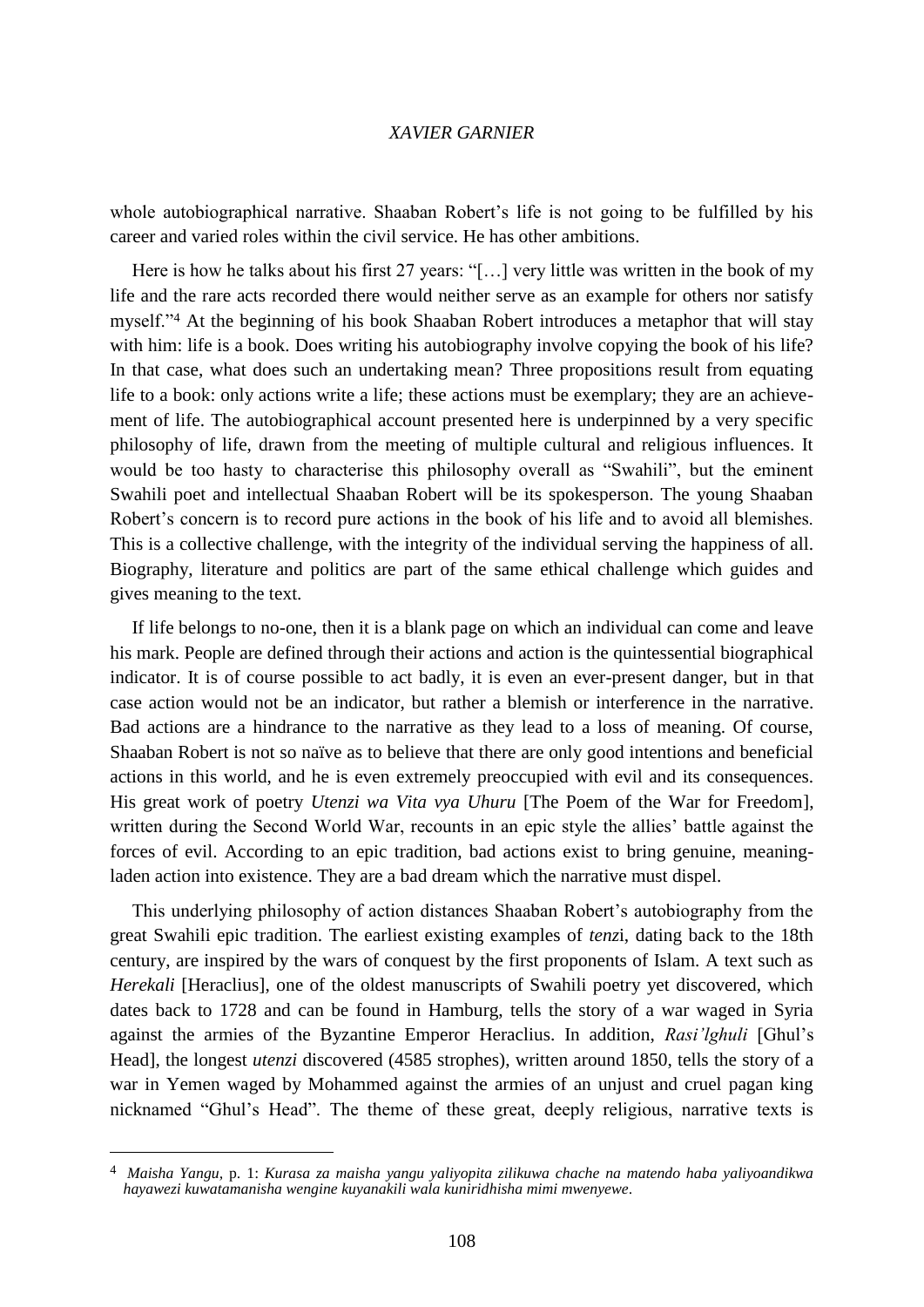conversion of the enemy rather than their extermination. The adversaries rather than being wicked, are locked in ignorance and error, and always responsive to being converted and changing sides. In the end, whatever their apparent strength, the enemy never acts, but instead allows and defines the hero's action.

A revealing episode is recounted in Chapter 8 of the first section of the autobiography when, while taking a short break in Tanga, Shaaban Robert has to sort out a case involving the settlement of an inheritance, in which he has an interest and which turns out badly because of the heirs' greed:

These endless disagreements filled my nights with nightmares and bad dreams. A firm man would have prevented, as far as possible, this chaos in the heart of the clan. I did not feel strong enough for the task. I did what I could. Therefore I suggested that each heir should choose the plot of his choice in the field that he wished and that the unclaimed lands revert to me and then to my children. This suggestion, as effective as an act of sorcery, was accepted unanimously. A splinter of wood cannot be removed without tweezers. The nature of the tweezers I used to settle this disagreement was such that no other suggestion was necessary to overcome it.<sup>5</sup> (Robert 1991: 52)

The reference to nightmares and bad dreams is not anecdotal. It fits with an overall view of reality which is both Shaaban Robert's own and relates to the epic tradition, namely that conflicts are not real but can ruin life. The other heirs who caused the problem are noticeably absent from the chapter in question. They are shadows which must be dispelled by resolving the crisis. Shaaban Robert makes this assessment of his action in this story of inheritance: "I did not perform a great act which would have held the whole world's attention, but I strived for a possible resolution"<sup>6</sup> (Robert 1991: 52). The action has a limited scope because the conflict was on a modest scale. Churchill's was much more magnificent, because the conflict was world-wide, but the principle remains the same: it is always a question of dispelling the bad dream and serving life.

This logic of action is very clearly presented in this autobiography although readers are far removed from the epic context of tenzi. Shaaban Robert spent his whole career working for the colonial government, firstly in Pangani in the Customs Service (1926 to 1944), then in Mpwapwa for the Department for Game Protection (1944 to 1946) and finally in the Tanga District Office (1946 to 1959, when he retired). Shaaban Robert's life was regulated by official decisions regarding his career and varied reports relating to the quality of his work. A colonial government civil servant's life is punctuated by events such as promotions, new post-

<sup>5</sup> *Mashaka haya yalikuwa makubwa sana. Kila usiku yalikuwa yakiniletea mafuatano ya majinamizi na ndoto mbaya katika usingizi wangu. Kichwa baridi kilitakiwa kuzuia kama iwezekanavyo machafuko yaliyoonekana kutokea katika ukoo. Kichwa kama hicho mimi nilikuwa sina. Ilinipasa kutenda niwezavyo. Basi nilitoa shauri kuwa, isipokuwa mimi na watoto wangu, kila mrithi mwingine alikuwa na idhini ya kuchagua sehemu yake katika shamba apendalo na sehemu zisizochaguliwa zitakuwa haki ya watoto na mimi. Shauri hili lilisuhulisha mambo kama uchawi. Mti hauendi ila kwa nyenzo, na hii ilikuwa ndiyo nyenzo niliyotumia katika mashaka ya magawanyo ya mirathi hiyo wakati kila shauri jingine lilipokuwa halifai na kutuhumiwa na warithi wengine*.

<sup>6</sup> *Sikutenda tendo kubwa la kuvuta dunia nzima kutazama ila suluhu ndogo ikiwezekana kutendwa*.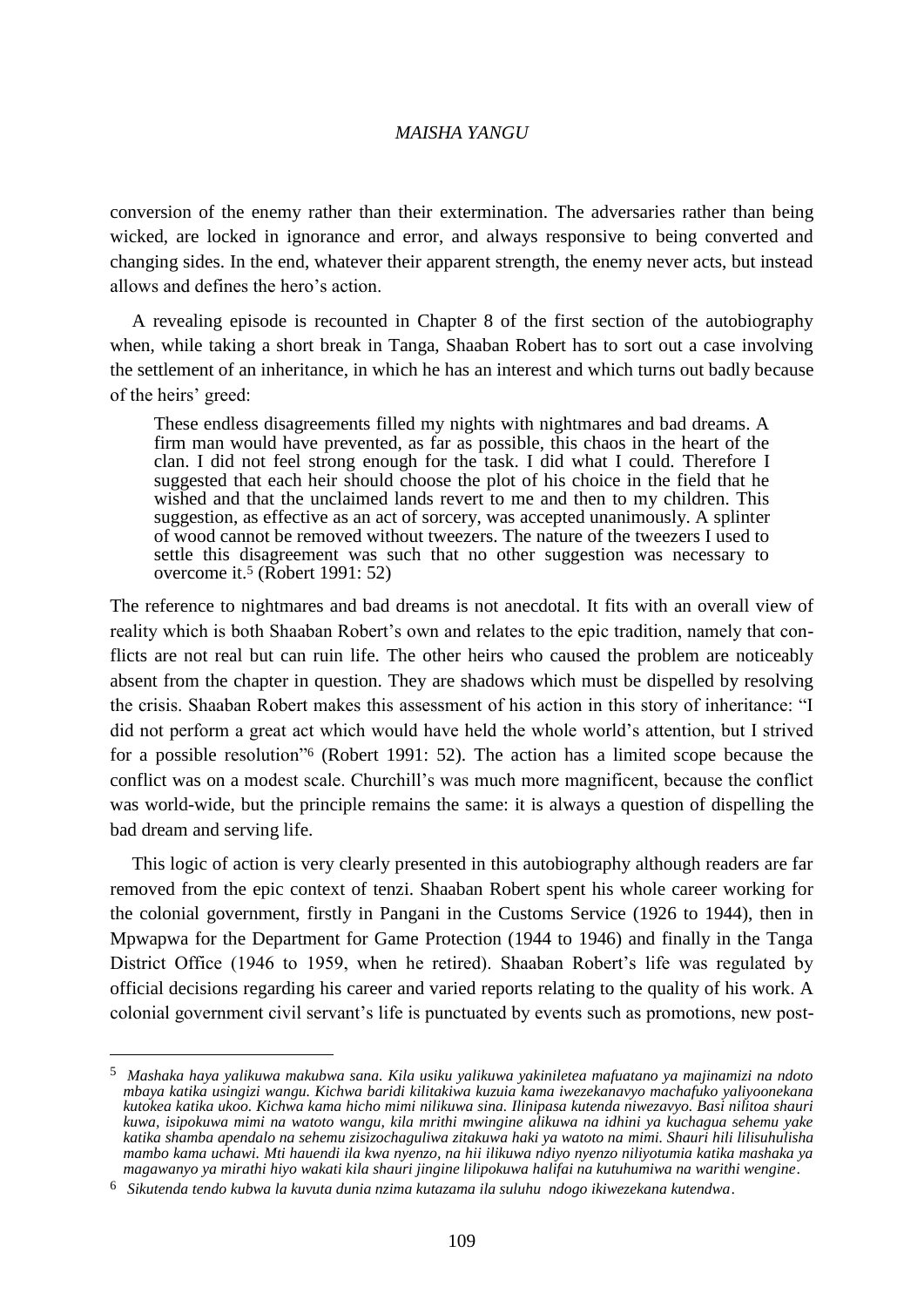ings, periods of leave and retirement. In fact a good many of these purely professional 'events' give structure to Shaaban Robert's autobiography, but they are not the important thing. Above all, these episodes in professional life serve as indicators of a person's potential for struggle.

On several occasions Shaaban Robert was a victim of racial discrimination, for example when a conductor asked him to give up his seat to an Indian who had joined the train after him;<sup>7</sup> when he took up his duties in Mpwapwa and he noticed that the racial pecking order affected position in the administration; and when an insurance company offered cover to his non-African friends but refused his own application.<sup>8</sup> Each time, Shaaban Robert was appalled and took up the struggle for his rights. This autobiographical account bears witness to his indignation and reaction. It was always from his position as a civil servant that Shaaban Robert took up the struggle against discrimination, as the model of promotion through individual merit was the only one that seemed fair to him and he trusted administrative hierarchies. This is why official reports and documents are important in this autobiography. The notes and letters that Shaaban Robert shares with us are weapons in his epic struggle. Whenever there is a reference to the colour of his skin, he counteracts it with official documents, by nature colourless: assignment authorisations, activity reports and assessment records...

Shaaban Robert's biography can therefore be read on two levels. The first follows the career of a civil servant and is therefore chronological and has no surprises, and the second bears witness to the obscure battles that he had to fight at the same time. These two perspectives are always interconnected and when he talks explicitly about his career, the reader must understand that the crucial issues are being played out on the other level, namely life. From this second perspective, Shaaban Robert exists as the 'common man'. And this is where the quality that Shabaan Robert as a man and a writer prizes above all comes into play, namely fame.

"Life is limitless, but those who live it are not  $[...]$ " (Robert 1967: 32)<sup>9</sup> are the first words of the poem called *Maisha* [Life]. By choosing *Maishu Yangu*, meaning "My Life" as the title of his autobiography, Shaaban Robert says much more than it seems. This life of his which he is going to record is a partial fragment of life and it is against the undifferentiated background of life that the account presented here takes on its full meaning. Shaaban Robert's starting point is that we occupy a limited space in a life without boundaries. In other words, our life does not belong to us and for that reason writing his autobiography is a sensitive issue. The title *Maishu Yangu* must be understood as something like "What Life Brought Me", or even "What Life Meted Out to Me". The difficulty of this exercise is managing to tell the story of

<sup>7</sup> Cf. *Maisha Yangu,* Part 1, Chapter 9 *Abira cheo cha pili* [A second class passenger] (Robert 1991: 53-55).

<sup>8</sup> Cf. *Maisha Yangu,* Part 1, Chapter 10 *Idara ya utunzaji wa wanyama* [The Department for Game Protection] (Robert 1991: 56-60).

<sup>9</sup> *MAISHA hayatakwisha, bali watu waishio […]*.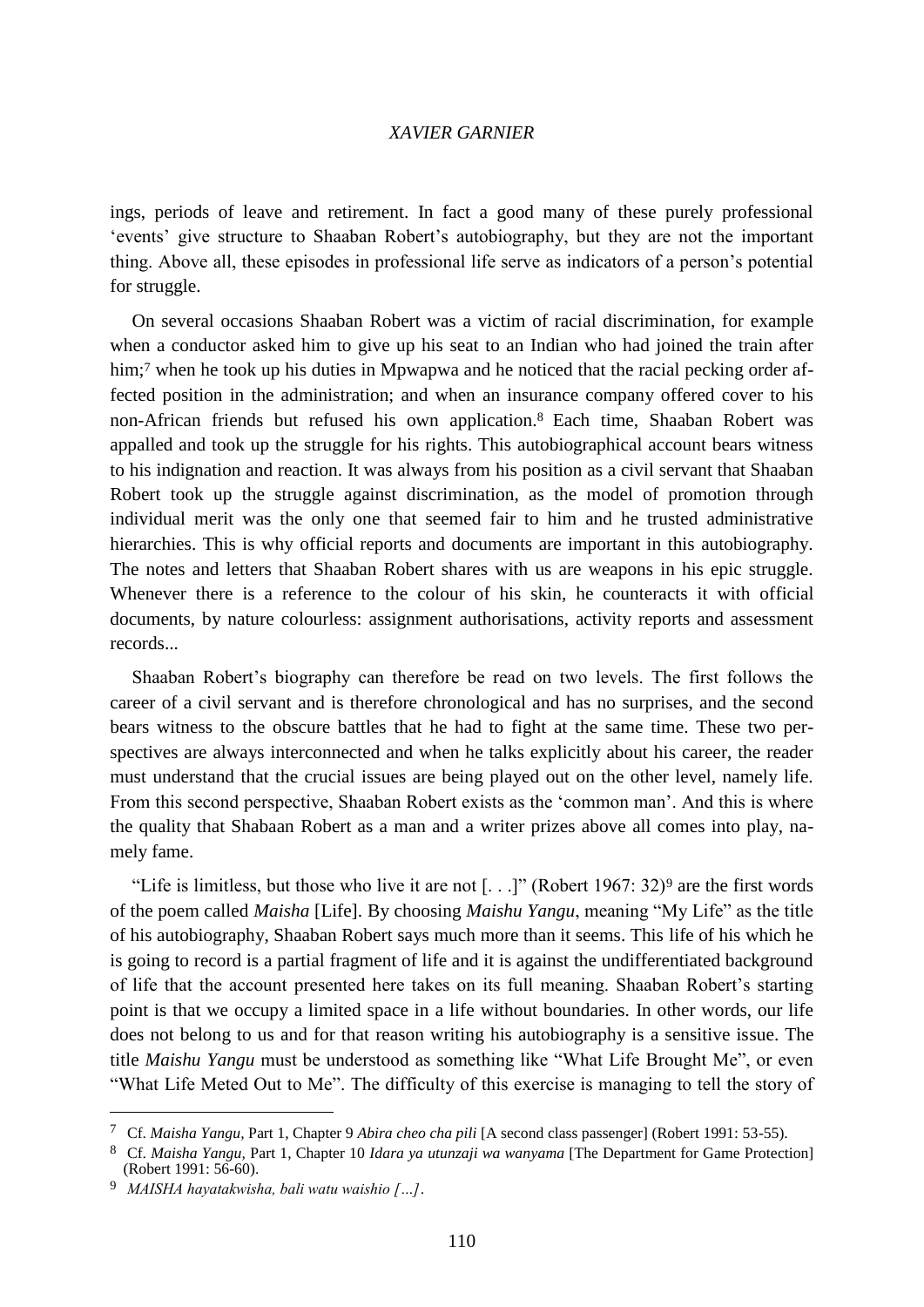one's life without giving the impression that it is our own work. The meaning of the strange chapter called "Insurance" which opens the second part of the autobiography can only be discovered from the perspective of this distinction between life and career. Shaaban Robert explains that an insurance company had contacted him when he was twenty to ultimately refuse him as a customer following a medical examination. Two non-African friends who had been contacted at the same time were accepted for insurance but died 10 and 15 years later. This memory evokes a mixture of emotions: indignation about racial discrimination, incomprehension about the arbitrary nature of an administrative decision and sadness over the death of his friends. The link between these premature deaths and the disgraceful policies of health insurance companies engulfs him with bitterness which is only resolved in his poetic writings:

At the time of our death life is broken The grave throws a veil Covering our filth and our stench, It is not usual for man, To know elegance in all situations!<sup>10</sup> (Robert 1991: 74)

In other words, the most petty of human conflicts will be covered by death. This reflects the influence of the mystical philosophy of Omar Khayyam, the Persian poet whose work Shaaban Robert translated into Swahili.

Most frequently, however, action is limited to patience. He learns from these conflict situations caused by racial problems. Shaaban Robert is aware of his youthful behaviour, but understands that nothing will be resolved by superficial activity and that patience is the cardinal virtue of the modern epic battle, for a mystical logic is at work in this world which means that "suffering in the world must inevitably come to an end and contempt be rejectted".<sup>11</sup> More generally, day-to-day human life is littered with frustration and dissatisfaction which Shaaban Robert shares with his readers, without the least constraint. On the horizon lies death, the great solution to all these personal stresses. Death is the event which circumscribes individual life and separates it from the undifferentiated flow of Life. It is therefore inevitably at the heart of all autobiography as an account of individual life. Shaaban Robert knows that he only exists as an individual on account of the restriction that his future death brings. He also knows that all the problems that he encounters during the course of his career will be resolved in the long run and that he only has to be patient. The death of his first wife is an opportunity for a quick, glowing portrait whose main function is to explain the pain caused by becoming a widower, and a poem which is a meditation on love and death. The suffering of bereavement is also in the realm of bad dreams:

<sup>10</sup> *Wakati wetu wa ufu maisha kuvunjikiwa, / Kaburi hifadhi yetu / Ya kusetiri uchafu ; – uvundo watu mbaya, / si kawaida ya mtu, / Kudumu na unadhifu hali yo yote akiwa!*

<sup>11</sup> *Taabu za dunia ni lazima kushindwa na dharau zote kufumbiwa macho.* (Robert 1991: 59).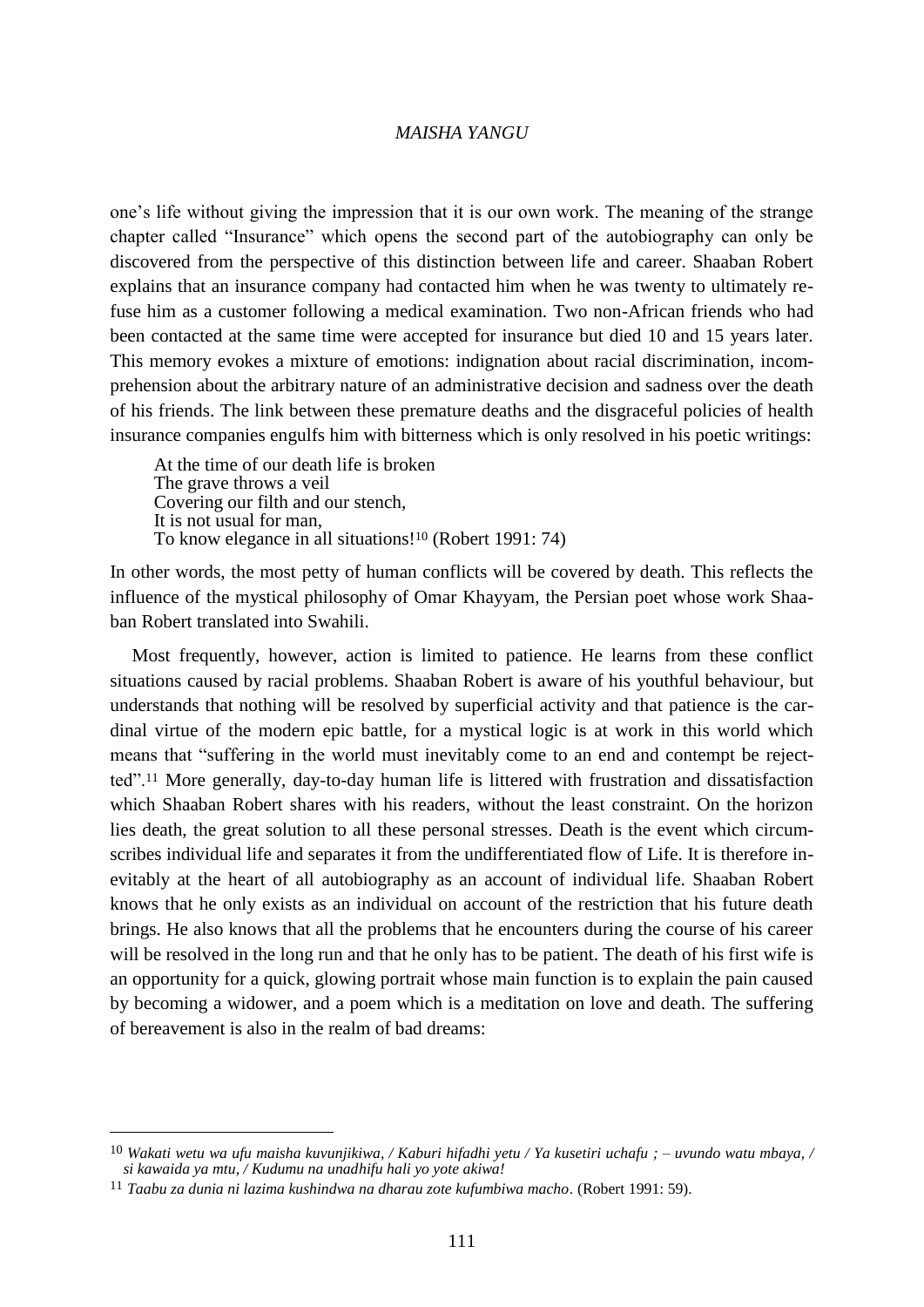My sadness is inexpressible, with every memory I think of this or that, as if in a dream Death I do not believe in you, it is not the end The love that bound us, will never be undone.<sup>12</sup> (Robert 1991: 5)

This poem, dedicated to Amina, is a poem of bereavement, focusing on the self, and tells of the insubstantial nature of death, in spite of the suffering that it brings. Amina is intimately involved with the autobiography's subject, and when the poet talks of her, he is also talking about himself.

The poem's purpose of filling the space left by the absence of a close relative is even more obvious in the two long texts written to each of his two children at the time of this family tragedy, in order to attempt to compensate for their mother's absence. These two poems are actions with the aim of resolving the crisis caused by this death:

I deplored their mother's absence but I was unable to call her to make her come back. No-one had that power. I had to do something which could compensate for their loss of being brought up by their mother. I wrote two poems, one for each child. These poems would not replace their mother's presence, but as the saying goes: a child who has not tasted his mother's milk will be happy with dog's milk.<sup>13</sup> (Robert 1991: 6)

This very common Swahili proverb illustrates one aspect of Shaaban Robert's positive philosophy, namely that no problem is doomed to remain without a solution. This absence, which may have established itself at the heart of the private world, summons a new presence. The importance of this principle will become evident in the dispute about being a widower which will feature in the second part of the autobiography.

Shaaban Robert passes on to his children the rules of behaviour that are necessary for a harmonious life with their family. Family life is at the heart of his preoccupations because this is where a pattern for relations with the world is developed. The family is not so much an enclosed, private domain, but rather a place of influence open to the world. Some lines of "Poem of Wisdom" addressed to his son, reveals to the reader a very interesting way of handling secrets: "Be cautious / Hide your secrets / So that few people / Have to know them"<sup>14</sup> (Robert 1991: 33). This is Shaaban Robert's way of saying to the reader that a secret must be shared, but the issue is to take care how this is done. Everything happens as if a completely personal secret is impossible. What Shaaban Robert says here about secrets comes from his understanding of the private, namely that there is not a private space within which secrets can be confined. There is only a difference of degree between secrets and news to be broadcast.

<sup>12</sup> *Majonzi hayaneneki, kila nikikumbukia, / Nawaza kile na hiki, naona kama ruia, / Mauti siyasadiki, kuwa mwisho wa dunia, / Mapenzi tuliyofunga, hapana wa kufungua.*

<sup>13</sup> *Nilisikitishwa mno kwa ukosefu wa malezi ya mama yao lakini nilikuwa sina uwezo wa kumwita arudi duniani tena. Uwezo kama huo sikunyimwa mimi peke yangu tu, hata watu wengine wote walikuwa hawana. Badala yake ilinipasa nijaribu kutenda jambo jingine bora nililoweza mahali pa malezi ya mama yao. Basi niliandika tenzi mbili mbalimbali, mmoja kwa kila mtoto. Tenzi hizi hazikutokea kuwa sawa na malezi ya mama ; lakini methali husema kuwa aliyekosa titi la mama la mbwa huamwa.*

<sup>14</sup> *Hadhari usiache, / Siri yako ifiche, / Ila watu wachache, / Wapasao wajue.*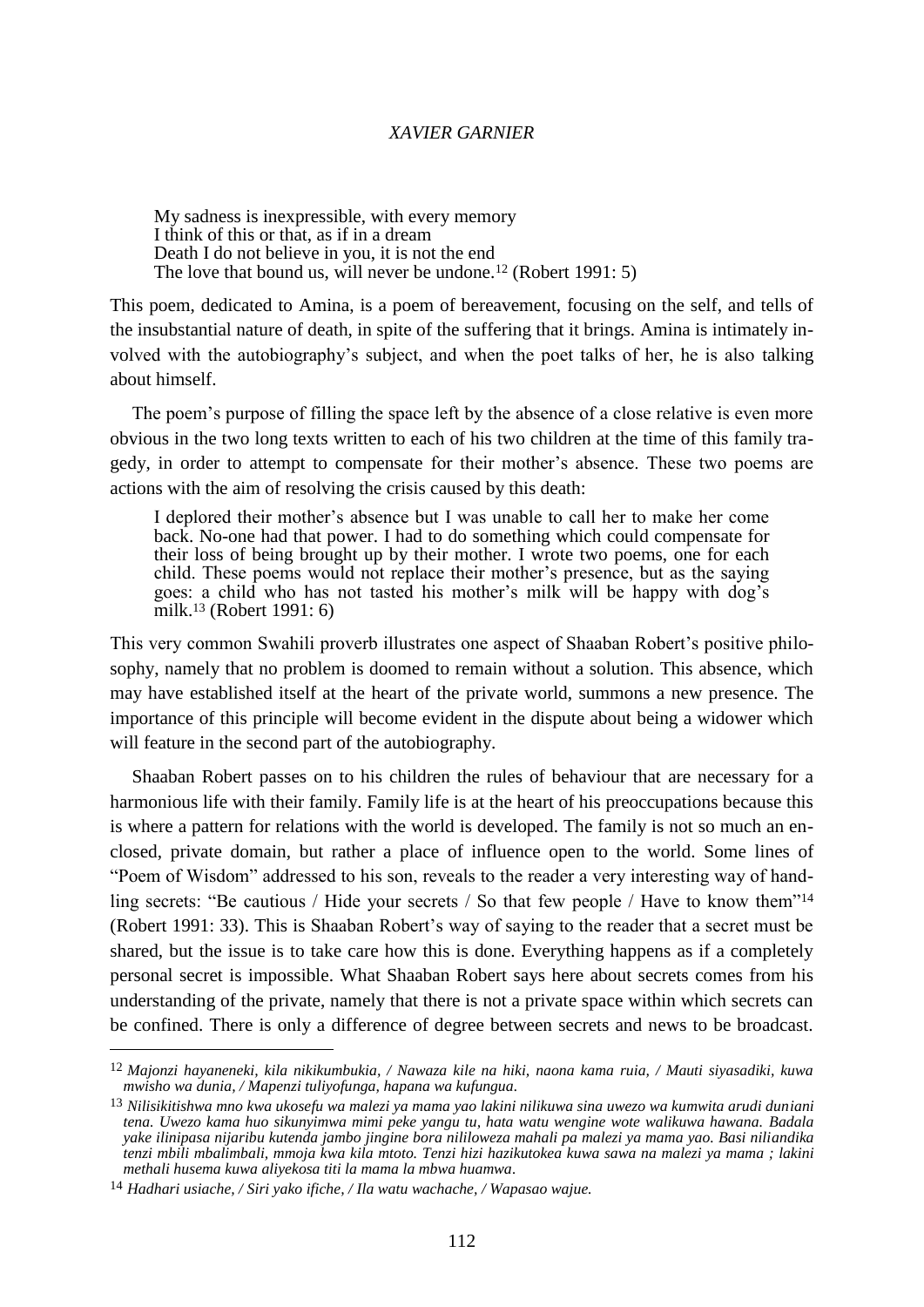Secrets must be divulged cautiously and with care, in a controlled way. Step by step, they will make their way into the world, but with their own timing. In the same way privacy is in continuous relationship with the external world, with fluid boundaries, and when these boundaries are managed well, this defines the art of living. Whilst continuing to talk about himself, Shaaban Robert talks about the world and whilst continuing to talk about the world, he talks about himself.

The dispute about being a widower, which takes up the longest chapter in the book, is the true centre of gravity of this autobiography. Here Shaaban Robert records in epic terms the violent debate which was provoked by a poem he published in support of remarriage following the death of a spouse. The topic had already been broached in the 1946 text in a complicated chapter in which he justifies his decision to remarry from the point of view of the exemplary nature of his move.<sup>15</sup> His personal distress is expressed and accepted as positive. Remarriage does not conform to the norms, and he has to confront a malicious rumour at this time. The poetic battle that ensues is decisive in turning the situation around. At issue in this fight, is making public a practice that is hidden out of respect for convention. By publishing an initial poem on this topic, Shaaban Robert adopts a public position which draws on his personal experience. At the same time, both his poem and he himself are immediately and unanimously attacked.

Shaaban Robert has to confront this adverse rumour for the sake of an existential truth that seemed obvious to him following his experience of being a widower. It is useful to refer to Michel Leiris' text "Literature Considered as a Tauromachy"<sup>16</sup> to gain insight into the nature of the battle, simultaneously violent and ritualised, which will unfold in the shape of a poetic joust. Shaaban Robert could be criticised for not having included his detractors' poems in his account of events and for only giving space to those of the increasing number of people who joined his crusade in support of recognising remarriage.<sup>17</sup> However such criticism does not acknowledge the epic perspective that was adopted. The enemy is in the wrong and their poems are nothing more than words without substance which will evaporate like dreams when faced with the inevitable weight of evidence. Shaaban Robert's autobiography is not a retrospective text whose function is to assess his life, but is entirely interconnected with that life and prolongs the battles which were fought over its course. In these circumstances, the account of the dispute about being a widower could not be impartial.

The chapter titled "Politics" is very revealing in this respect. Love of one's country is depicted as both at the very heart of any political engagement and also as an obscure, universal power:

<sup>15</sup> Cf. *Maisha Yangu, Part* 1, Chapter 5 *Mke wa pili* [My second wife] (Robert 1991: 37-40).

<sup>16</sup> Cf. Michel Leiris (1973) *De la littérature considérée comme un tauromachie*, added to *L'âge d'homme* in 1946.

<sup>&</sup>lt;sup>17</sup> The relevant chapter contains the poems of S.H. Kiwato from Kisiju, Mwanaidi binti Salim from Ujiji, Ahmad Kilimani from Ujiji, Mwinyihatibu Mohamed from Dar es Salaam and finally Sheikh Amri Abedi.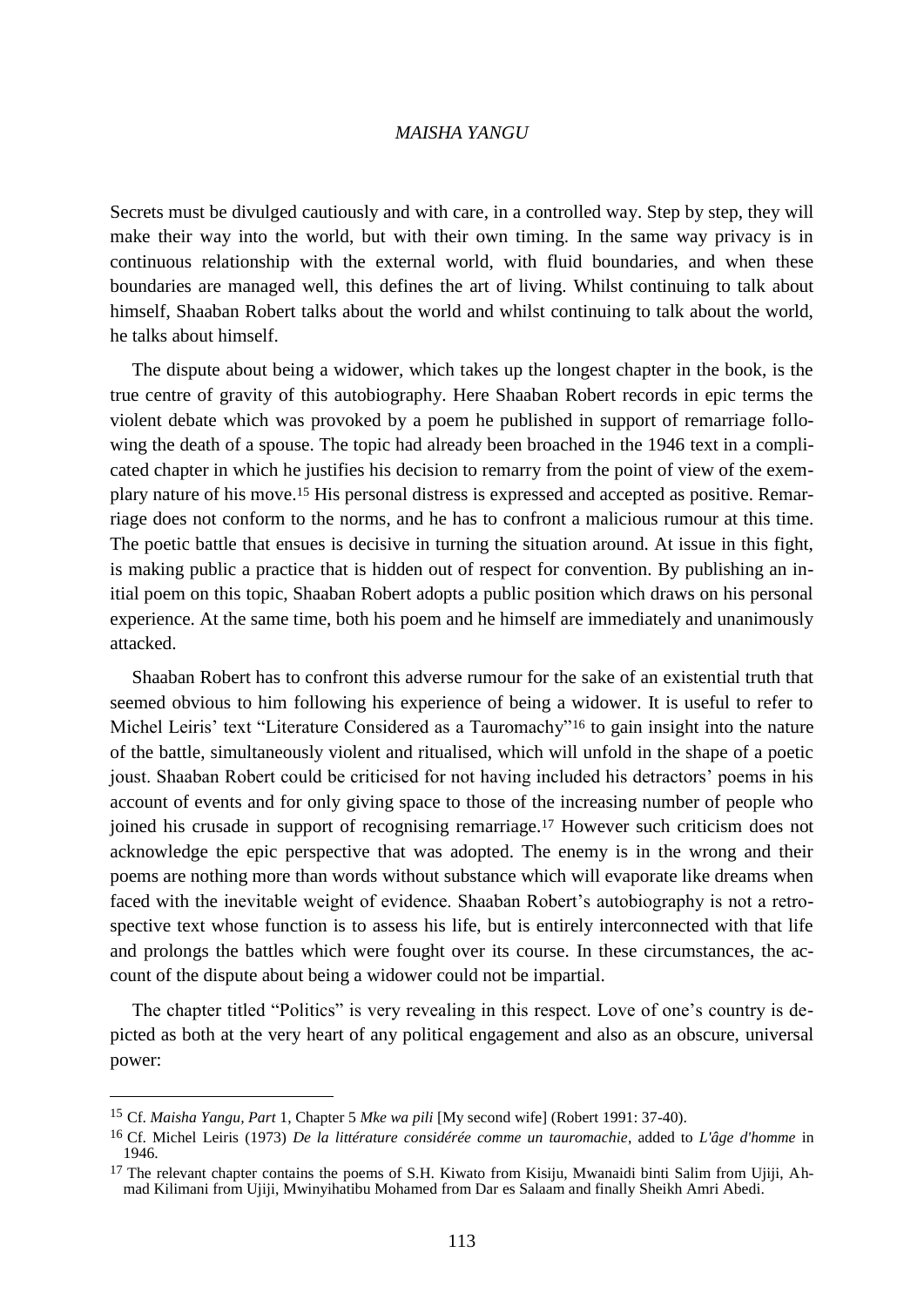The identity of a country is conveyed both by angels and genies, by the birds of the air as well as by the animals of the bush. It is found among the rare visible beings and in the host of invisible beings. Every luminous thing has its double in the shadow and for some this is revealed very quickly, for others, belatedly. For some this happens with force and for others in a discreet way, but it never fails to appear.<sup>18</sup> (Robert 1991: 75)

In other words, there is always a private part within us, our other side, which we can reveal endlessly without it running dry. This is an original and fascinating concept of the individual. Our public persona (which is luminous, and therefore known) always has its double, a hidden side from which it gains its energy. This hidden self which is connected to the universe, is the source of our action. Action brings the dark into the light. According to Shaaban Robert's reasoning, the minutest action, the most unassuming poem, the most delicate point of view, is always likely to grow and upset the order of things. His autobiographical approach consists in making public that shadowy part of himself through the act of writing and so to accompany the inevitable march of history.

It is striking to note the degree to which, hidden underneath an apparent respect for hierarchies and order, Shaaban Robert has faith in a revolutionary future for the world. The most important part of his personality is in touch with the inevitable change in the world order. The last chapter of this autobiography, titled "In the History of the World", is evidence for this relationship between individual and collective history and how both timeframes move at the same pace. The achievement of independence by African countries was both a historical event and the culmination of personal aspirations. This is how the world evolves, with things that were part of individual, personal dreams moving into the light and becoming incontrovertible, historical truths:

It is pleasing to see that things that were mere dreams or seemed extremely absurd should have become certainties and that this country is taking great strides towards development. The negative image of the past when leaders and their supporters were considered to be criminals and rebels has been transformed in a surprising way, overtaken by the march of history of the Tanganyikan people.<sup>19</sup> (Robert 1991: 77)

The distressing experience of bereavement and racial humiliation, but also the most petty, administrative irritation, all these personal injuries which are not neglected in his biography reveal equally, that dark side of the man Shaaban Robert. He has chosen to hide nothing because he knows that in so doing truth will be revealed. Throughout this book, it is the future that is at issue. When he indicates that the South African boycott is in operation as part of the

<sup>18</sup> *Ari hii iko kwa malaika na majini; kwa ndege katika hewa, na kwa wanyama katika pori. Hupatikana kwa wanaoonekana wachache na kwa wasioonekana wengi: kila kilicho katika mwangaza maradufu yake imo katika giza, kwa baadhi hutokeza mapema, na kwa wengine majilio yake huchelewa; kwa baadhi hupatikana nyingi, na kwa wengine huwa kidogo; lakini haikosekani kuwako.*

<sup>19</sup> *Hupendeza kuona kuwa ile iliyokuwa ndoto tupu, au upuzi wa mwisho, imekuwa hakika na yakini, na nchi ikawa katika mwendo wa maendeleo ya hatua kubwa. Sura chafu na mbaya ya zamani, viongozi na wafuasi walipotendewa na walipohesabiwa kama wahalifu na waasi, iligeuka kuwa safi na nzuri ya kuajabiwa kama ajabu kubwa katika historia ya watu na nchi ya Tanganyika.*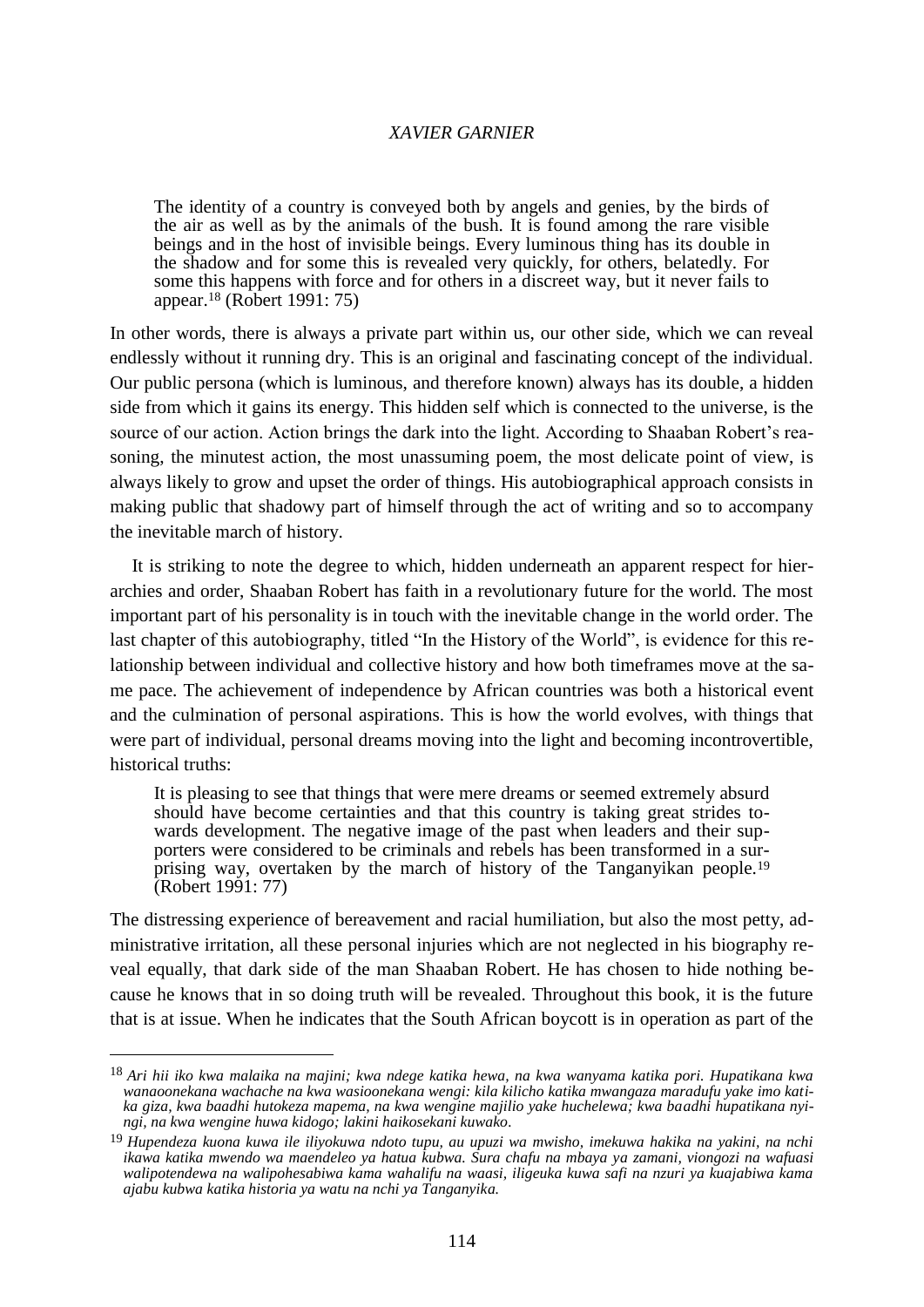fight against the apartheid regime, Shaaban Robert does not conceal that this represents the loss of some royalties for work published by Witwatersrand University.<sup>20</sup> Reading his account conveys that he suffered a slight, personal frustration which he does not wish to hide and which appears in the text as if it was a lapse. This little, shameful secret finds resolution in the historical issue of a world-wide struggle against racism:

But if a small contribution such as mine could assist the struggle for independence and peace in South Africa, my loss would be nothing compared to the joy of the expected victory. This victory did not belong to the Whites, nor to the Coloureds, nor to the Blacks but would be everyone's victory and the pride of every nation in the world. Through this small sacrifice, I was helping to restore a little dignity to human beings.<sup>21</sup> (Robert 1991: 111)

A paragraph such as this is not narcissistic and must be read literally. Great historical change is fed by these small experiences and all commitment must be paid for with pain.

The process of revealing what is secret as used in this autobiography is one of the keys to all of Shaaban Robert's writing:

I wrote all the time, night and day, in the middle of the night as well as on waking and if there was no doubt that I was writing too much – no-one knew this better than I did  $-$  I could not stop myself. Just like Kirama, the angel who records sins and rewards, I wrote about various topics: fiction, history, essays, articles, stories, autobiography, biographies in prose and in verse. My pen slid across the paper and unveiled secrets that I would never have revealed! $^{22}$  (Robert 1991: 78)

Revealing secrets is an essential purpose of writing. It is this slow exposure of secrets that allows the world to move forwards. In the end nothing must be kept back. Shaaban Robert's autobiography is a deeply political act and is the fruit of his faith in the future of the world.

# **References**

- Brode, Heinrich. 1902. Autobiographie des Arabers Scheich Hamed bin Muhammed el Murjebi, genannt Tippu Tip. Transcribiert und übersetzt von Heinrich Brode. *Mitteilungen des Seminars für Orientalische Sprachen* 5: 175-277
- Brode, Heinrich. 1903. Autobiographie des Arabers Scheich Hamed bin Muhammed el Murjebi, genannt Tippu Tip. Transcribiert und übersetzt von Heinrich Brode. *Mitteilungen des Seminars für Orientalische Sprachen* 6: 1-35.

<sup>20</sup> cf. *Maisha Yangu,* Part 2, Chapter 6: *Msus*o [Blockade], (Robert 1991 : 109-111).

<sup>21</sup> *Walakini, ikiwa chango ndogo kama ilivyokuwa yangu mimi ya sadaka, ilisaidia kupatikana kwa ufanifu wa uhuru na amani kwa watu katika Afrika Kusini, hasara hii ilikuwa si kubwa ilinganishwapo na furaha ya ushindi uliotazamiwa kuja kwa watu mwisho; ushindi uliokuwa si wa mweupe, mwekundu wala mweusi, lakini uliokuwa na wote; na fahari ya kila taifa katika dunia. Nilikuwa ninasaidia kununua au kukomboa utukufu wa mwanadamu kwa chango ndogo sana ya sadaka.*

<sup>22</sup> *Ilinilazimu kuandika katika wakati wote. Niliandika mchana na usiku, na kati ya kulala na kuamka siku zote. Hapana shaka niliandika mno – lakini hapana aliyejua hilo sana kuliko nilivyolijua mimi mwenyewe – lakini sikuweza kujizuia. Kama Kirama – mwandishi wa dhambi na thawabu – niliandika mara kwa mara juu ya mambo mbalimbali: Hadithi, Historia, Insha, Magazeti, Ngano, Tawasufi,Vitabu wasifu kwa mjazo na Ushairi. Sikupenda kufichua siri bali ghairi ya kusudia kalamu yangu iliteleza ikazifunua!*